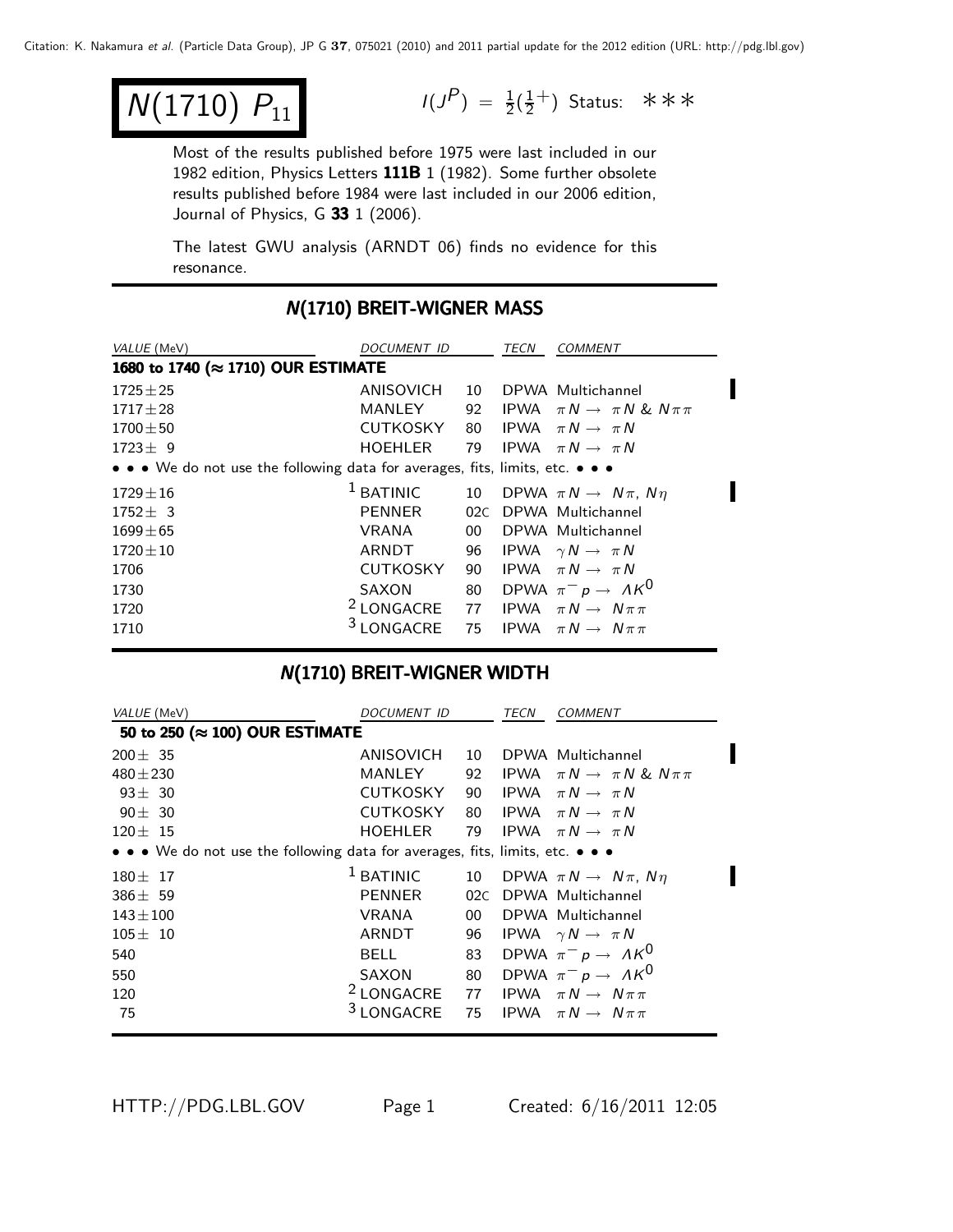### N(1710) POLE POSITION

| <b>REAL PART</b>                                                              |                                            |        |      |                                           |
|-------------------------------------------------------------------------------|--------------------------------------------|--------|------|-------------------------------------------|
| VALUE (MeV)                                                                   | DOCUMENT ID                                |        | TECN | <b>COMMENT</b>                            |
| 1670 to 1770 (≈ 1720) OUR ESTIMATE                                            |                                            |        |      |                                           |
| $1708 \pm 18$                                                                 | ANISOVICH                                  | 10     |      | DPWA Multichannel                         |
| 1690                                                                          | $4$ HOEHLER                                | 93     |      | SPED $\pi N \rightarrow \pi N$            |
| 1698                                                                          | <b>CUTKOSKY</b>                            | 90     |      | IPWA $\pi N \rightarrow \pi N$            |
| $1690 \pm 20$                                                                 | <b>CUTKOSKY</b>                            | 80     |      | IPWA $\pi N \rightarrow \pi N$            |
| • • • We do not use the following data for averages, fits, limits, etc. • • • |                                            |        |      |                                           |
| $1711 \pm 15$                                                                 | $1$ BATINIC                                | 10     |      | DPWA $\pi N \rightarrow N \pi$ , $N \eta$ |
| 1679                                                                          | <b>VRANA</b>                               | $00\,$ |      | DPWA Multichannel                         |
| 1770                                                                          | ARNDT                                      | 95     |      | DPWA $\pi N \rightarrow N \pi$            |
| 1636                                                                          | ARNDT                                      | 91     |      | DPWA $\pi N \rightarrow \pi N$ Soln SM90  |
| 1708 or 1712                                                                  | <sup>5</sup> LONGACRE                      | 78     |      | <b>IPWA</b> $\pi N \rightarrow N \pi \pi$ |
| 1720 or 1711                                                                  | <sup>2</sup> LONGACRE                      | 77     |      | IPWA $\pi N \rightarrow N \pi \pi$        |
| $-2\times$ IMAGINARY PART                                                     |                                            |        |      |                                           |
| VALUE (MeV)                                                                   | <b>DOCUMENT ID</b>                         |        | TECN | <b>COMMENT</b>                            |
| 80 to 380 (≈ 230) OUR ESTIMATE                                                |                                            |        |      |                                           |
| $200 + 20$                                                                    | $\Lambda$ NIIC $\cap$ $\Lambda$ /IC $\Box$ |        |      | $10 \quad \text{DDIMA}$ $M_{\text{u}}$    |

| $200 \pm 20$                                                                  | ANISOVICH 10 DPWA Multichannel                              |                 |                                                                   |
|-------------------------------------------------------------------------------|-------------------------------------------------------------|-----------------|-------------------------------------------------------------------|
|                                                                               |                                                             |                 |                                                                   |
| 200                                                                           | <sup>4</sup> HOEHLER 93 SPED $\pi N \rightarrow \pi N$      |                 |                                                                   |
| 88                                                                            | CUTKOSKY                                                    |                 | 90 IPWA $\pi N \rightarrow \pi N$                                 |
| $80\pm20$                                                                     | CUTKOSKY 80 IPWA $\pi N \rightarrow \pi N$                  |                 |                                                                   |
| • • • We do not use the following data for averages, fits, limits, etc. • • • |                                                             |                 |                                                                   |
| $174\pm16$                                                                    |                                                             |                 | <sup>1</sup> BATINIC 10 DPWA $\pi N \rightarrow N \pi$ , $N \eta$ |
| 132                                                                           | VRANA                                                       | 00 <sup>1</sup> | DPWA Multichannel                                                 |
| 378                                                                           | ARNDT                                                       |                 | 95 DPWA $\pi N \rightarrow N \pi$                                 |
| 544                                                                           | ARNDT                                                       | 91              | DPWA $\pi N \rightarrow \pi N$ Soln SM90                          |
| 17 or 22                                                                      | <sup>5</sup> LONGACRE 78 IPWA $\pi N \rightarrow N \pi \pi$ |                 |                                                                   |
| 123 or 115                                                                    | <sup>2</sup> LONGACRE 77 IPWA $\pi N \rightarrow N \pi \pi$ |                 |                                                                   |
|                                                                               |                                                             |                 |                                                                   |

## **N(1710) ELASTIC POLE RESIDUE**

# MODULUS |r|

| VALUE (MeV)                                                                                                           | DOCUMENT ID        |    | TECN | <b>COMMENT</b>                            |  |
|-----------------------------------------------------------------------------------------------------------------------|--------------------|----|------|-------------------------------------------|--|
| 15                                                                                                                    | HOEHLER            | 93 |      | SPED $\pi N \rightarrow \pi N$            |  |
| 9                                                                                                                     | <b>CUTKOSKY</b>    | 90 |      | IPWA $\pi N \rightarrow \pi N$            |  |
| $8\pm2$                                                                                                               | CUTKOSKY           | 80 |      | IPWA $\pi N \rightarrow \pi N$            |  |
| $\bullet \bullet \bullet$ We do not use the following data for averages, fits, limits, etc. $\bullet \bullet \bullet$ |                    |    |      |                                           |  |
| 24                                                                                                                    | $1$ BATINIC        | 10 |      | DPWA $\pi N \rightarrow N \pi$ , $N \eta$ |  |
| 37                                                                                                                    | ARNDT              | 95 |      | DPWA $\pi N \rightarrow N \pi$            |  |
| 149                                                                                                                   | ARNDT              | 91 |      | DPWA $\pi N \rightarrow \pi N$ Soln SM90  |  |
| <b>PHASE <math>\theta</math></b>                                                                                      |                    |    |      |                                           |  |
| VALUE $(^\circ)$                                                                                                      | <b>DOCUMENT ID</b> |    | TECN | <b>COMMENT</b>                            |  |
| $-167$                                                                                                                | <b>CUTKOSKY</b>    | 90 |      | IPWA $\pi N \rightarrow \pi N$            |  |
| $175 + 35$                                                                                                            | <b>CUTKOSKY</b>    | 80 | IPWA | $\pi N \rightarrow \pi N$                 |  |

 $\blacksquare$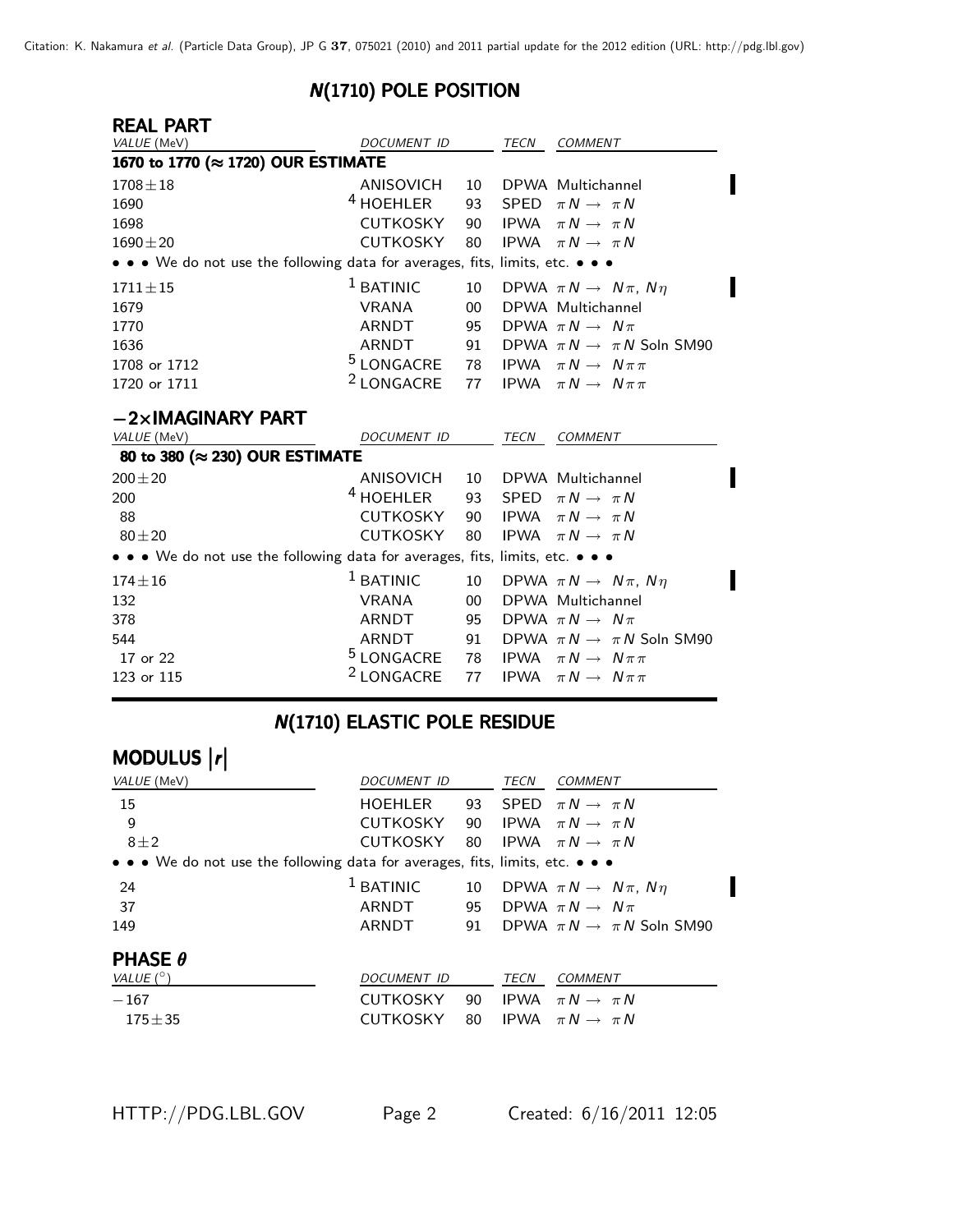• • • We do not use the following data for averages, fits, limits, etc. • • •

| 20     |       | <sup>1</sup> BATINIC 10 DPWA $\pi N \rightarrow N \pi$ , $N \eta$ |
|--------|-------|-------------------------------------------------------------------|
| $-167$ | ARNDT | 95 DPWA $\pi N \rightarrow N \pi$                                 |
| 149    | ARNDT | 91 DPWA $\pi N \rightarrow \pi N$ Soln SM90                       |

#### **N(1710) DECAY MODES**

The following branching fractions are our estimates, not fits or averages.

|                       | Mode                              | Fraction $(\Gamma_i/\Gamma)$ |
|-----------------------|-----------------------------------|------------------------------|
| $\Gamma_1$            | $N\pi$                            | $10 - 20 \%$                 |
| $\Gamma_2$            | $N\eta$                           | $(6.2 \pm 1.0) \%$           |
| $\Gamma_3$            | $N\omega$                         | $(13.0 \pm 2.0)$ %           |
| $\Gamma_4$            | ΛK                                | $5 - 25 \%$                  |
| $\Gamma_5$            | ΣΚ                                |                              |
| $\Gamma_6$            | $N\pi\pi$                         | $40 - 90 \%$                 |
| $\Gamma_7$            | $\Delta \pi$                      | 15-40 %                      |
| $\Gamma_8$            | $\Delta(1232)\pi$ , P-wave        |                              |
| $\Gamma$ <sub>9</sub> | $N \rho$                          | $5 - 25 \%$                  |
| $\Gamma_{10}$         | $N\rho$ , S=1/2, P-wave           |                              |
| $\Gamma_{11}$         | $N\rho$ , S=3/2, P-wave           |                              |
| $\Gamma_{12}$         | $N(\pi\pi)_{S\text{-wave}}^{I=0}$ | 10-40 %                      |
| $\Gamma_{13}$         | $p\gamma$                         | $0.002 - 0.05\%$             |
| $\Gamma_{14}$         | $p\gamma$ , helicity=1/2          | $0.002 - 0.05\%$             |
| $\Gamma_{15}$         | $n\gamma$                         | $0.0 - 0.02\%$               |
| $\Gamma_{16}$         | $n\gamma$ , helicity $=$ 1/2      | $0.0 - 0.02\%$               |

### **N(1710) BRANCHING RATIOS**

| $\Gamma(N\pi)/\Gamma_{\rm total}$                                                                                     |                    |                 |      | $\Gamma_1/\Gamma$                           |
|-----------------------------------------------------------------------------------------------------------------------|--------------------|-----------------|------|---------------------------------------------|
| <b>VALUE</b>                                                                                                          | DOCUMENT ID        |                 | TECN | COMMENT                                     |
| 0.10 to 0.20 OUR ESTIMATE                                                                                             |                    |                 |      |                                             |
| $0.12 \pm 0.06$                                                                                                       | ANISOVICH          | 10              |      | DPWA Multichannel                           |
| $0.09 \pm 0.04$                                                                                                       | MANLEY             | 92              |      | IPWA $\pi N \rightarrow \pi N \& N \pi \pi$ |
| $0.20 \pm 0.04$                                                                                                       | <b>CUTKOSKY</b>    | 80              |      | IPWA $\pi N \rightarrow \pi N$              |
| $0.12 \pm 0.04$                                                                                                       | <b>HOEHLER</b>     | 79              |      | IPWA $\pi N \rightarrow \pi N$              |
| • • • We do not use the following data for averages, fits, limits, etc. • • •                                         |                    |                 |      |                                             |
| $0.22 \pm 0.24$                                                                                                       | $1$ BATINIC        | 10              |      | DPWA $\pi N \rightarrow N \pi$ , $N \eta$   |
| $0.14 \pm 0.08$                                                                                                       | <b>PENNER</b>      | 02C             |      | DPWA Multichannel                           |
| $0.27 \pm 0.13$                                                                                                       | VRANA              | 00 <sup>°</sup> |      | DPWA Multichannel                           |
| $\Gamma(N\eta)/\Gamma_{\rm total}$                                                                                    |                    |                 |      | $\mathsf{\Gamma}_2/\mathsf{\Gamma}$         |
| VALUE                                                                                                                 | <b>DOCUMENT ID</b> |                 | TECN | COMMENT                                     |
| $0.062 \pm 0.010$ OUR AVERAGE                                                                                         |                    |                 |      |                                             |
| $0.36 \pm 0.11$                                                                                                       | <b>PENNER</b>      |                 |      | 02C DPWA Multichannel                       |
| $0.06 \pm 0.01$                                                                                                       | VRANA              | 00              |      | DPWA Multichannel                           |
| $\bullet \bullet \bullet$ We do not use the following data for averages, fits, limits, etc. $\bullet \bullet \bullet$ |                    |                 |      |                                             |
| $0.06 \pm 0.08$                                                                                                       | $1$ BATINIC        | 10              |      | DPWA $\pi N \rightarrow N \pi$ , $N \eta$   |

HTTP://PDG.LBL.GOV Page 3 Created: 6/16/2011 12:05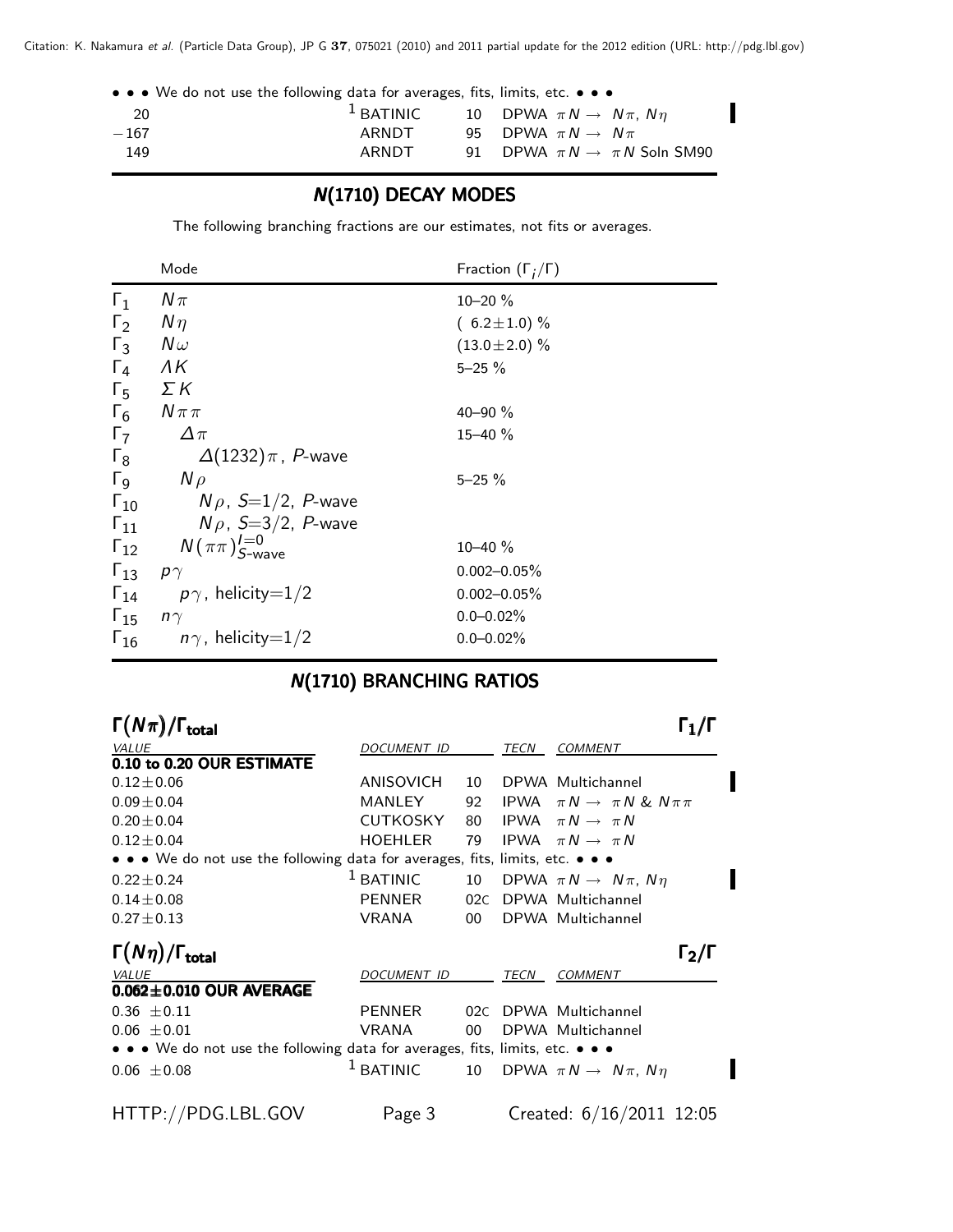Citation: K. Nakamura et al. (Particle Data Group), JP G **37**, 075021 (2010) and 2011 partial update for the 2012 edition (URL: http://pdg.lbl.gov)

| $\Gamma(N\omega)/\Gamma_{\rm total}$                                                                                            |                    |    |      |                                                                  | $\Gamma_3/\Gamma$                            |
|---------------------------------------------------------------------------------------------------------------------------------|--------------------|----|------|------------------------------------------------------------------|----------------------------------------------|
| <b>VALUE</b>                                                                                                                    | DOCUMENT ID        |    |      | TECN COMMENT                                                     |                                              |
| $0.13 \pm 0.02$                                                                                                                 | <b>PENNER</b>      |    |      | 02C DPWA Multichannel                                            |                                              |
| $(\Gamma_i \Gamma_f)^{\frac{1}{2}} / \Gamma_{\text{total}}$ in $N\pi \to N(1710) \to AK$                                        |                    |    |      |                                                                  | $(\Gamma_1 \Gamma_4)^{\frac{1}{2}} / \Gamma$ |
| VALUE<br>$+0.12$ to $+0.18$ OUR ESTIMATE                                                                                        | DOCUMENT ID        |    | TECN | COMMENT                                                          |                                              |
|                                                                                                                                 |                    |    |      |                                                                  |                                              |
| $+0.16$                                                                                                                         | <b>BELL</b>        | 83 |      | DPWA $\pi^- p \to \Lambda K^0$<br>DPWA $\pi^- p \to \Lambda K^0$ |                                              |
| $+0.14$                                                                                                                         | SAXON              | 80 |      |                                                                  |                                              |
| $\Gamma(\Lambda K)/\Gamma_{\rm total}$                                                                                          |                    |    |      |                                                                  | $\Gamma_4/\Gamma$                            |
| <b>VALUE</b>                                                                                                                    | DOCUMENT ID        |    |      | TECN COMMENT                                                     |                                              |
| $0.05 \pm 0.03$                                                                                                                 | <b>SHKLYAR</b>     | 05 |      | DPWA Multichannel                                                |                                              |
| $0.05 \pm 0.02$                                                                                                                 | PENNER             |    |      | 02C DPWA Multichannel                                            |                                              |
| $0.1 \pm 0.1$                                                                                                                   | <b>VRANA</b>       | 00 |      | DPWA Multichannel                                                |                                              |
| $\Gamma(\Sigma K)/\Gamma_{\rm total}$                                                                                           |                    |    |      |                                                                  | $\Gamma_5/\Gamma$                            |
| <i>VALUE</i>                                                                                                                    | DOCUMENT ID        |    |      | <b>TECN COMMENT</b>                                              |                                              |
| • • • We do not use the following data for averages, fits, limits, etc. • • •                                                   |                    |    |      |                                                                  |                                              |
| $0.07 + 0.07$                                                                                                                   | <b>PENNER</b>      |    |      | 02C DPWA Multichannel                                            |                                              |
| $(\Gamma_i \Gamma_f)^{\frac{1}{2}} / \Gamma_{\text{total}}$ in $N \pi \rightarrow N(1710) \rightarrow \Sigma K$<br><b>VALUE</b> | <b>DOCUMENT ID</b> |    |      | TECN COMMENT                                                     | $({\Gamma_1 \Gamma_5})^{1/2}/{\Gamma}$       |
| • • • We do not use the following data for averages, fits, limits, etc. • • •                                                   |                    |    |      |                                                                  |                                              |
|                                                                                                                                 |                    |    |      |                                                                  |                                              |
| $-0.034$                                                                                                                        | LIVANOS            | 80 |      | DPWA $\pi p \rightarrow \Sigma K$                                |                                              |
|                                                                                                                                 |                    |    |      |                                                                  |                                              |

Note: Signs of couplings from  $\pi N \to N \pi \pi$  analyses were changed in the 1986 edition to agree with the baryon-first convention; the overall phase ambiguity is resolved by choosing a negative sign for the  $\Delta(1620)$   $S_{31}$ coupling to  $\Delta(1232)\pi$ .

| $(\Gamma_i \Gamma_f)^{\frac{1}{2}} / \Gamma_{total}$ in $N\pi \rightarrow N(1710) \rightarrow \Delta(1232)\pi$ , P-wave   |                                                             |    |      | $(\Gamma_1 \Gamma_8)^{\frac{1}{2}} / \Gamma$          |
|---------------------------------------------------------------------------------------------------------------------------|-------------------------------------------------------------|----|------|-------------------------------------------------------|
| VALUE                                                                                                                     | DOCUMENT ID                                                 |    | TECN | <b>COMMENT</b>                                        |
| $\pm 0.16$ to $\pm 0.22$ OUR ESTIMATE                                                                                     |                                                             |    |      |                                                       |
| $-0.21 \pm 0.04$                                                                                                          |                                                             |    |      | MANLEY 92 IPWA $\pi N \rightarrow \pi N \& N \pi \pi$ |
| $-0.17$                                                                                                                   | <sup>2</sup> LONGACRE 77                                    |    |      | IPWA $\pi N \rightarrow N \pi \pi$                    |
| $+0.20$                                                                                                                   | <sup>3</sup> LONGACRE 75 IPWA $\pi N \rightarrow N \pi \pi$ |    |      |                                                       |
| $\Gamma(\Delta(1232)\pi, P$ -wave)/ $\Gamma_{\text{total}}$                                                               |                                                             |    |      | $\Gamma_8/\Gamma$                                     |
| VALUE                                                                                                                     | DOCUMENT ID                                                 |    | TECN | <b>COMMENT</b>                                        |
| $0.39 \pm 0.08$                                                                                                           | VRANA                                                       | 00 |      | DPWA Multichannel                                     |
| $(\Gamma_i \Gamma_f)^{\frac{1}{2}}/\Gamma_{\text{total}}$ in $N\pi \rightarrow N(1710) \rightarrow N\rho$ , S=1/2, P-wave |                                                             |    |      | $\left(\Gamma_{1}\Gamma_{10}\right)^{\frac{1}{2}}$ /Г |
| VALUE                                                                                                                     | DOCUMENT ID                                                 |    | TECN | <b>COMMENT</b>                                        |
| $\pm 0.09$ to $\pm 0.19$ OUR ESTIMATE                                                                                     |                                                             |    |      |                                                       |
| $+0.05 \pm 0.06$                                                                                                          |                                                             |    |      | MANLEY 92 IPWA $\pi N \rightarrow \pi N \& N \pi \pi$ |
| $+0.19$                                                                                                                   | <sup>2</sup> LONGACRE 77 IPWA $\pi N \rightarrow N \pi \pi$ |    |      |                                                       |
| $-0.20$                                                                                                                   | <sup>3</sup> LONGACRE 75 IPWA $\pi N \rightarrow N \pi \pi$ |    |      |                                                       |
|                                                                                                                           |                                                             |    |      |                                                       |

HTTP://PDG.LBL.GOV Page 4 Created: 6/16/2011 12:05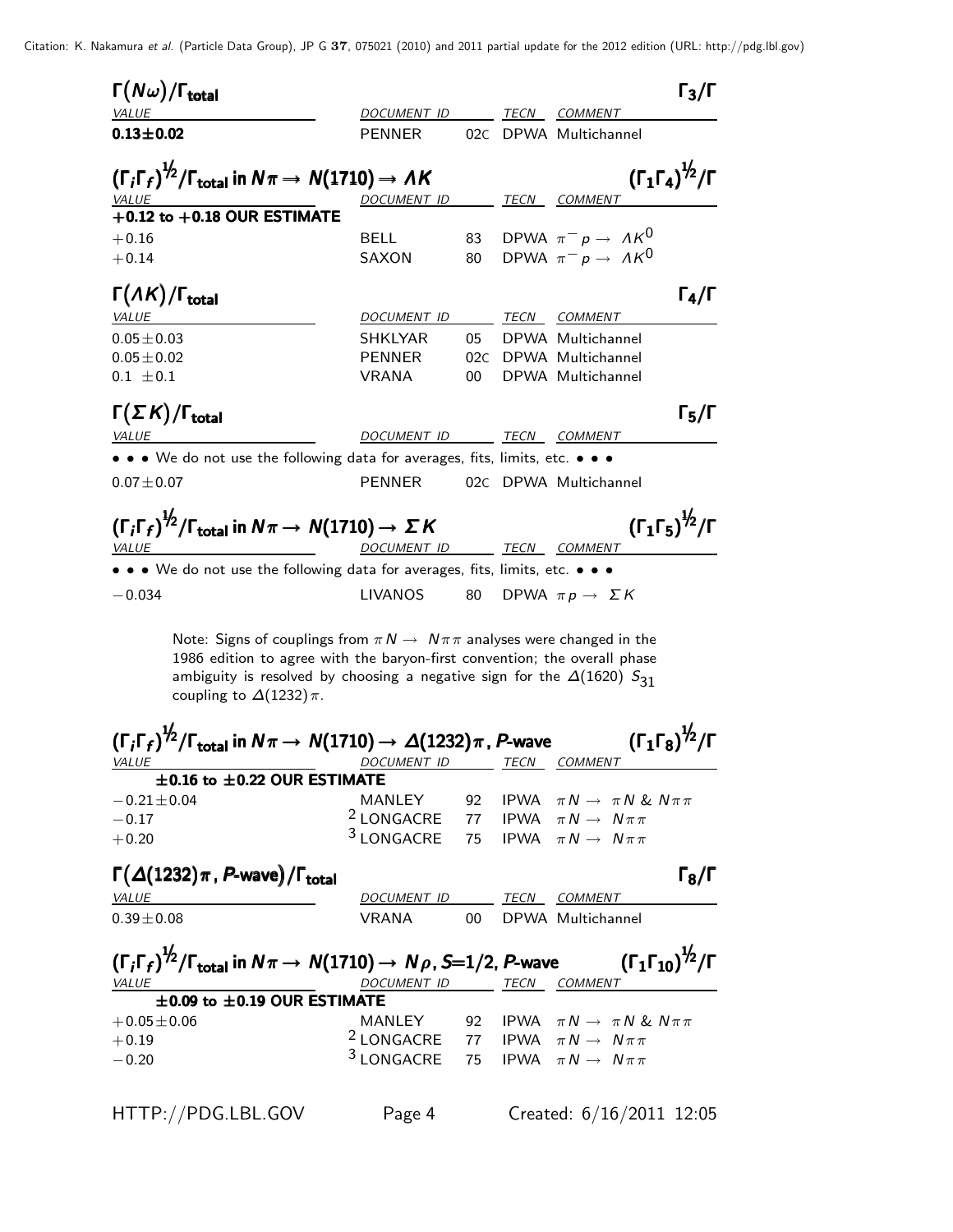Citation: K. Nakamura et al. (Particle Data Group), JP G **37**, 075021 (2010) and 2011 partial update for the 2012 edition (URL: http://pdg.lbl.gov)

| $\Gamma(N\rho, S=1/2, P$ -wave)/ $\Gamma_{\text{total}}$                                                                                                |                                                                       |                 |      | 110/1                                                           |
|---------------------------------------------------------------------------------------------------------------------------------------------------------|-----------------------------------------------------------------------|-----------------|------|-----------------------------------------------------------------|
| <b>VALUE</b>                                                                                                                                            | DOCUMENT ID                                                           |                 |      | TECN COMMENT                                                    |
| $0.17 \pm 0.01$                                                                                                                                         | VRANA                                                                 | 00 <sup>1</sup> |      | DPWA Multichannel                                               |
| $(\Gamma_i \Gamma_f)^{1/2}/\Gamma_{\text{total}}$ in $N\pi \to N(1710) \to N\rho$ , S=3/2, P-wave $(\Gamma_1 \Gamma_{11})^{1/2}/\Gamma$<br><b>VALUE</b> |                                                                       |                 |      |                                                                 |
| $+0.31$                                                                                                                                                 | $\frac{DOCUMENT ID}{2$ LONGACRE 77 IPWA $\pi N \rightarrow N \pi \pi$ |                 |      |                                                                 |
| $(\Gamma_i \Gamma_f)^{1/2}/\Gamma_{\text{total}}$ in $N\pi \to N(1710) \to N(\pi\pi)_{S-\text{wave}}^{I=0}$<br>VALUE                                    | DOCUMENT ID                                                           |                 |      | $(\Gamma_1 \Gamma_{12})^{\frac{1}{2}} / \Gamma$<br>TECN COMMENT |
| $\pm$ 0.14 to $\pm$ 0.22 OUR ESTIMATE                                                                                                                   |                                                                       |                 |      |                                                                 |
| $+0.04 \pm 0.05$                                                                                                                                        |                                                                       |                 |      | MANLEY 92 IPWA $\pi N \rightarrow \pi N \& N \pi \pi$           |
| $-0.26$                                                                                                                                                 | <sup>2</sup> LONGACRE                                                 |                 |      | 77 IPWA $\pi N \rightarrow N \pi \pi$                           |
| $-0.28$                                                                                                                                                 | $3$ LONGACRE                                                          |                 |      | 75 IPWA $\pi N \rightarrow N \pi \pi$                           |
| $\Gamma(N(\pi\pi)^{I=0}_{S\text{-wave}})/\Gamma_{\text{total}}$<br>VALUE                                                                                | DOCUMENT ID                                                           |                 | TECN | 112/1<br><b>COMMENT</b>                                         |
| $0.01 \pm 0.01$                                                                                                                                         | VRANA                                                                 | 00 <sup>°</sup> |      | DPWA Multichannel                                               |

### N(1710) PHOTON DECAY AMPLITUDES

Papers on  $\gamma$  N amplitudes predating 1981 may be found in our 2006 edition, Journal of Physics, G 33 1 (2006).

## $N(1710) \rightarrow p\gamma$ , helicity-1/2 amplitude  $A_{1/2}$

| VALUE (GeV $^{-1/2}$ )                                                        | <i>DOCUMENT ID</i>                    |    | TECN | <b>COMMENT</b>                       |
|-------------------------------------------------------------------------------|---------------------------------------|----|------|--------------------------------------|
| $+0.009 \pm 0.022$ OUR ESTIMATE                                               |                                       |    |      |                                      |
| $0.025 \pm 0.010$                                                             | ANISOVICH 10                          |    |      | DPWA Multichannel                    |
| $0.007 \pm 0.015$                                                             | ARNDT                                 | 96 |      | IPWA $\gamma N \to \pi N$            |
| $0.006 \pm 0.018$                                                             | CRAWFORD 83 IPWA $\gamma N \to \pi N$ |    |      |                                      |
| $0.028 \pm 0.009$                                                             | AWAJI                                 |    |      | 81 DPWA $\gamma N \rightarrow \pi N$ |
| • • • We do not use the following data for averages, fits, limits, etc. • • • |                                       |    |      |                                      |
| 0.044                                                                         | <b>PENNER</b>                         |    |      | 02D DPWA Multichannel                |
| $-0.037 \pm 0.002$                                                            | п                                     | 93 |      | IPWA $\gamma N \to \pi N$            |

# $N(1710) \rightarrow n\gamma$ , helicity-1/2 amplitude A<sub>1/2</sub>

| VALUE (GeV $^{-1/2}$ )                                                        | <i>DOCUMENT ID</i> |     | <i>TECN</i> | COMMENT                              |
|-------------------------------------------------------------------------------|--------------------|-----|-------------|--------------------------------------|
| $-0.002 \pm 0.014$ OUR ESTIMATE                                               |                    |     |             |                                      |
| $-0.002 \pm 0.015$                                                            | ARNDT              |     |             | 96 IPWA $\gamma N \rightarrow \pi N$ |
| $0.000 \pm 0.018$                                                             | AWAJI              |     |             | 81 DPWA $\gamma N \rightarrow \pi N$ |
| $-0.001 \pm 0.003$                                                            | FUJII              |     |             | 81 DPWA $\gamma N \rightarrow \pi N$ |
| • • • We do not use the following data for averages, fits, limits, etc. • • • |                    |     |             |                                      |
| $-0.024$                                                                      | <b>PENNER</b>      |     |             | 02D DPWA Multichannel                |
| $0.052 \pm 0.003$                                                             | $\mathbf{L}$       | 93. |             | IPWA $\gamma N \to \pi N$            |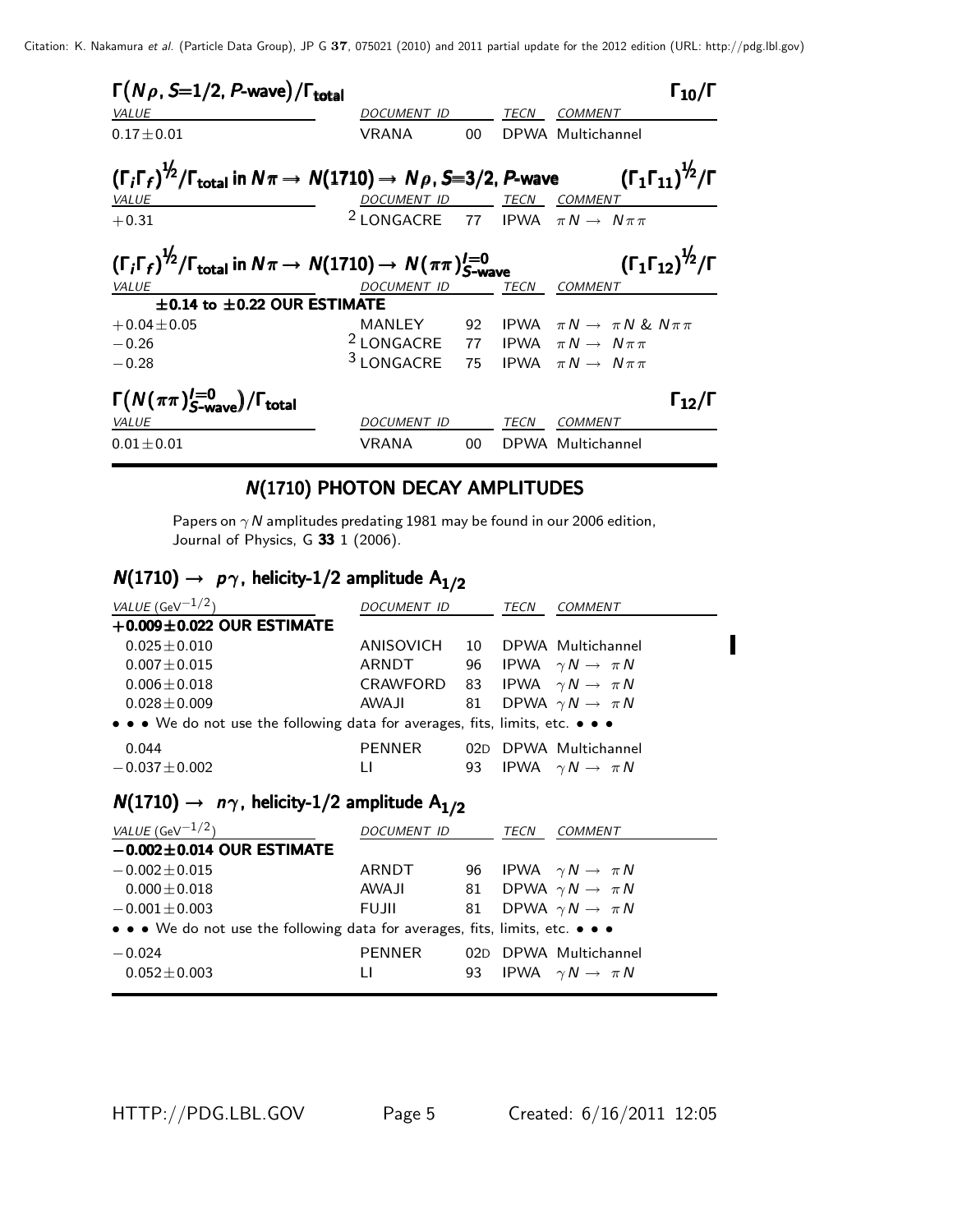### $N(1710)$   $\gamma p \rightarrow AK^+$  AMPLITUDES

| $(\Gamma_i \Gamma_f)^{\frac{1}{2}} / \Gamma_{\text{total}}$ in $p\gamma \rightarrow N(1710) \rightarrow AK^+$         |                    |    |             | $(M_1$ amplitude) |  |
|-----------------------------------------------------------------------------------------------------------------------|--------------------|----|-------------|-------------------|--|
| VALUE (units $10^{-3}$ )                                                                                              | <b>DOCUMENT ID</b> |    | TECN        |                   |  |
| • • • We do not use the following data for averages, fits, limits, etc. • • •                                         |                    |    |             |                   |  |
| $-10.6 + 0.4$                                                                                                         | <b>WORKMAN</b>     | 90 | <b>DPWA</b> |                   |  |
| $-7.21$                                                                                                               | TANABE             | 89 | <b>DPWA</b> |                   |  |
| $p\gamma \rightarrow N(1710) \rightarrow AK^+$ phase angle $\theta$<br>$(M_1$ amplitude)                              |                    |    |             |                   |  |
|                                                                                                                       |                    |    |             |                   |  |
| VALUE (degrees)                                                                                                       | <b>DOCUMENT ID</b> |    | TECN        |                   |  |
| $\bullet \bullet \bullet$ We do not use the following data for averages, fits, limits, etc. $\bullet \bullet \bullet$ |                    |    |             |                   |  |

#### **N(1710) FOOTNOTES**

- $1$ BATINIC 10 finds evidence for a second  $P_{11}$  state with all parameters except for the phase of the pole residue very similar to the parameters we give here.
- <sup>2</sup> LONGACRE 77 pole positions are from a search for poles in the unitarized T-matrix; the first (second) value uses, in addition to  $\pi N \to N \pi \pi$  data, elastic amplitudes from a Saclay (CERN) partial-wave analysis. The other LONGACRE 77 values are from eyeball fits with Breit-Wigner circles to the T-matrix amplitudes.
- 3 From method II of LONGACRE 75: eyeball fits with Breit-Wigner circles to the T-matrix amplitudes.
- <sup>4</sup> See HOEHLER 93 for a detailed discussion of the evidence for and the pole parameters of N and  $\Delta$  resonances as determined from Argand diagrams of  $\pi N$  elastic partial-wave amplitudes and from plots of the speeds with which the amplitudes traverse the diagrams.
- 5 LONGACRE 78 values are from a search for poles in the unitarized T-matrix. The first (second) value uses, in addition to  $\pi\,N\rightarrow~N\pi\pi$  data, elastic amplitudes from a Saclay (CERN) partial-wave analysis.

#### **N(1710) REFERENCES**

For early references, see Physics Letters 111B 1 (1982).

| ANISOVICH       | 10              | EPJ A44 203            | A.V. Anisovich et al.                     | (BONN, PNPI)    |
|-----------------|-----------------|------------------------|-------------------------------------------|-----------------|
| <b>BATINIC</b>  | 10              | PR C82 038203          | M. Batinic et al.                         | (ZAGR)          |
| ARNDT           | 06              | PR C74 045205          | R.A. Arndt et al.                         | (GWU)           |
| PDG.            | 06              | $JPG$ 33 1             | W.-M. Yao et al.                          | (PDG Collab.)   |
| <b>SHKLYAR</b>  | 05              | PR C72 015210          | V. Shklyar, H. Lenske, U. Mosel           | (GIES)          |
| <b>PENNER</b>   | 02C             | PR C66 055211          | G. Penner, U. Mosel                       | <b>GIES</b> )   |
| <b>PENNER</b>   | 02D             | PR C66 055212          | G. Penner, U. Mosel                       | (GIES)          |
| <b>VRANA</b>    | 00 <sup>1</sup> | PRPL 328 181           | T.P. Vrana, S.A. Dytman., T.-S.H. Lee     | $(PITT+)$       |
| ARNDT           | 96              | PR C <sub>53</sub> 430 | R.A. Arndt, I.I. Strakovsky, R.L. Workman | (VPI)           |
| ARNDT           | 95              | PR C52 2120            | R.A. Arndt et al.                         | (VPI, BRCO)     |
| <b>HOEHLER</b>  | 93              | $\pi N$ Newsletter 9 1 | G. Hohler                                 | (KARL)          |
| LI.             | 93              | PR C47 2759            | Z.J. Li et al.                            | (VPI)           |
| MANLEY          | 92              | PR D45 4002            | D.M. Manley, E.M. Saleski                 | (KENT) IJP      |
| Also            |                 | PR D30 904             | D.M. Manley et al.                        | (VPI)           |
| ARNDT           | 91              | PR D43 2131            | R.A. Arndt et al.                         | (VPI, TELE) IJP |
| <b>CUTKOSKY</b> | 90              | PR D42 235             | R.E. Cutkosky, S. Wang                    | (CMU)           |
| <b>WORKMAN</b>  | 90              | PR C42 781             | R.L. Workman                              | (VPI)           |
| <b>TANABE</b>   | 89              | PR C39 741             | H. Tanabe, M. Kohno, C. Bennhold          | (MANZ)          |
| Also            |                 | NC 102A 193            | M. Kohno, H. Tanabe, C. Bennhold          | (MANZ)          |